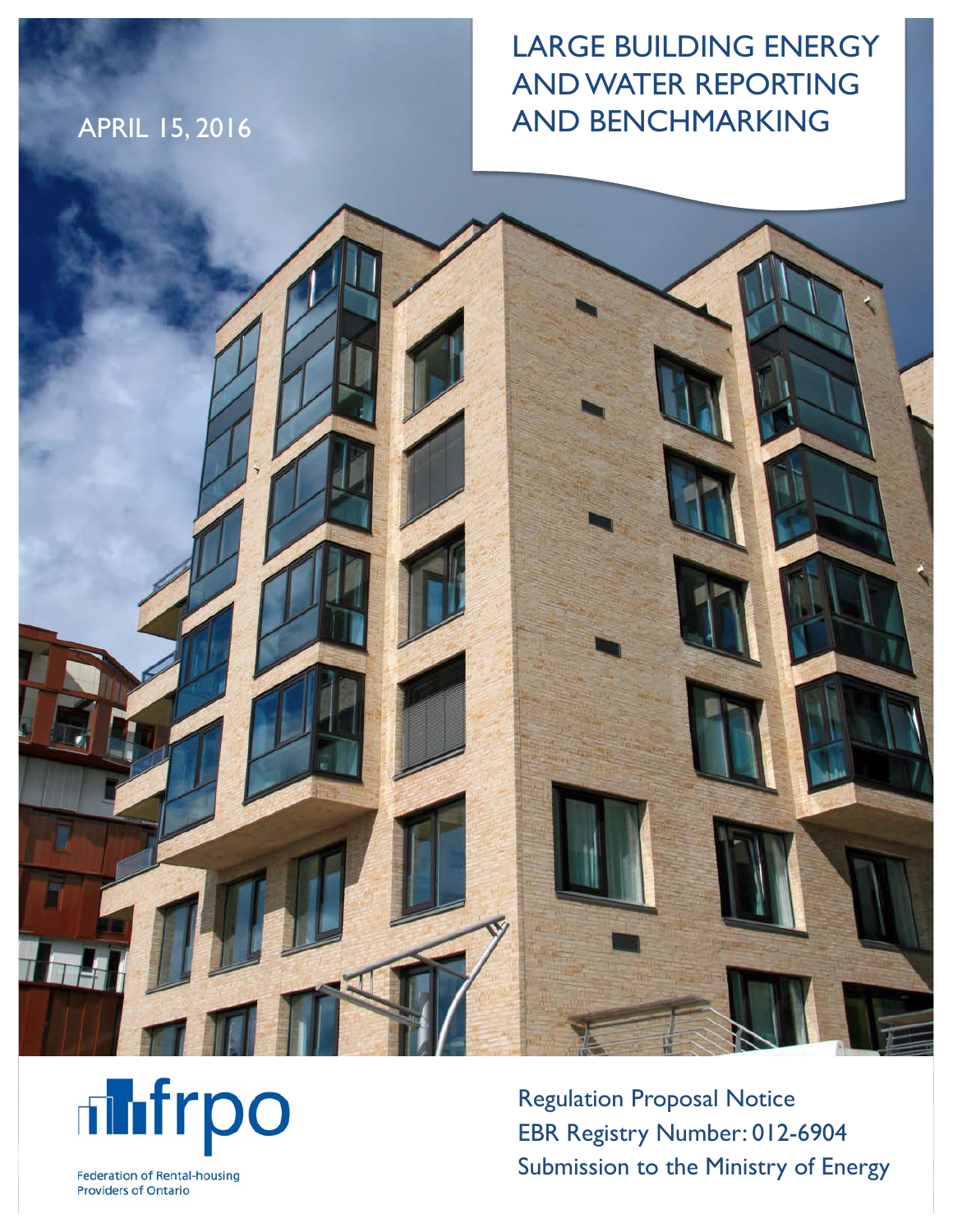## **TABLE OF CONTENTS**

| Introduction and Overview              |                |
|----------------------------------------|----------------|
| Industry Action and Progress to Date   | $\overline{2}$ |
| Barriers to Improvement                | 3              |
| Sub-metering                           | 3              |
| <b>Retrofit Costs</b>                  | $\overline{4}$ |
| Data Availability, Collection, and Use | 5              |
| Conclusion and Recommended Approach    | 5              |
|                                        |                |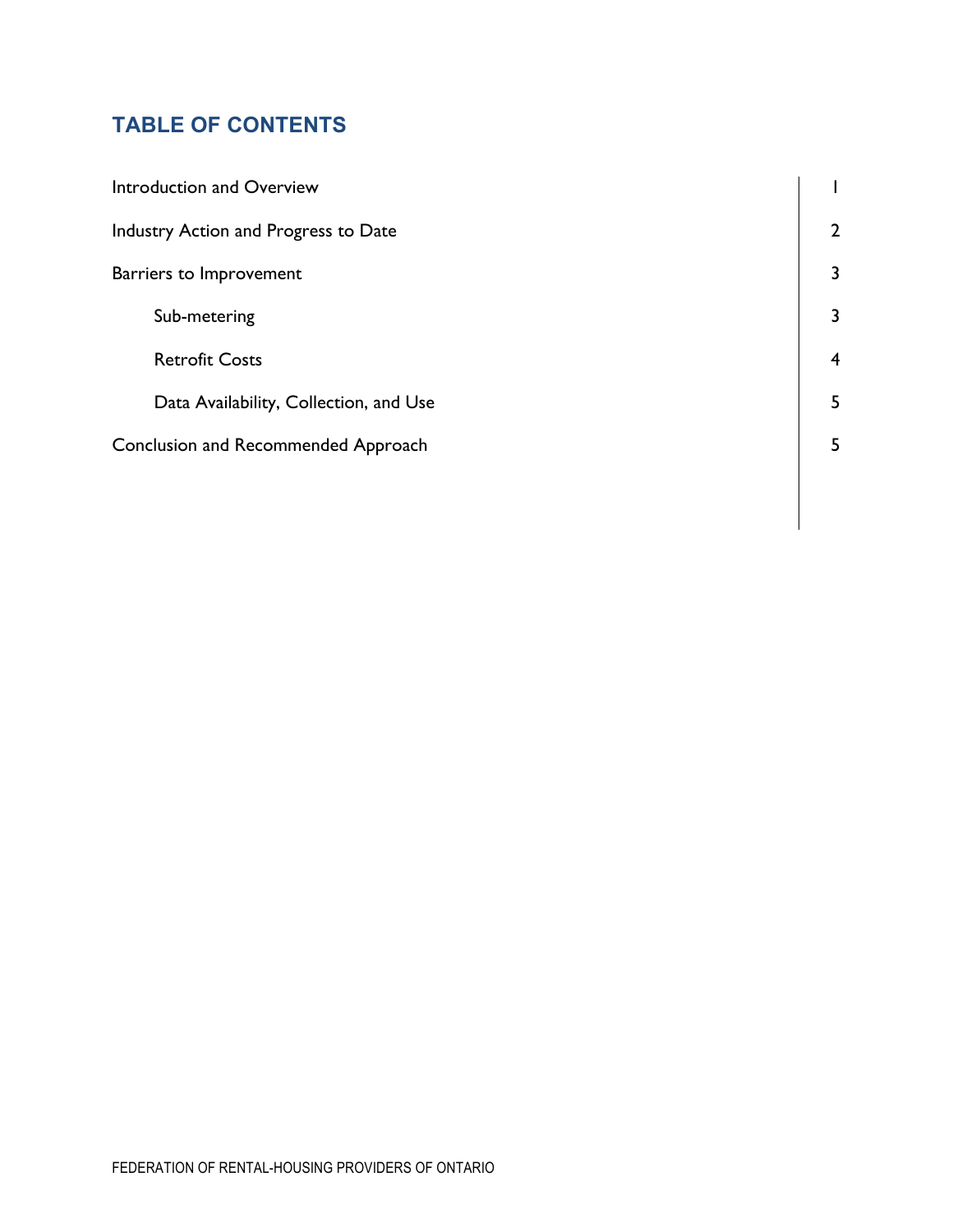### **INTRODUCTION AND OVERVIEW**

The Federation of Rental Housing Providers of Ontario (FRPO) welcomes the opportunity to provide feedback on the Ministry of Energy's proposed Energy and Water Reporting and Benchmarking (EWRB) regulatory requirements for large buildings.

FRPO is the largest association of rental housing providers in Ontario, representing 2,200 members who supply rental homes to over 350,000 Ontario households. In total, approximately one-third of Ontarians live in rental housing.

FRPO and its members are supportive of the government's objectives to make large buildings more energy and water efficient. In fact, FRPO is an industry leader when it comes to implementing new environmental standards that will improve the sustainability of rental homes and multi-residential buildings across the province.

In 2013, FRPO launched the Certified Rental Building's "Living GREEN Together™" program. To date, over 1,100 multi-residential building owners have committed to make improvements to reduce energy and water consumption, waste management practices, air quality, and working with their residents to employ effective conservation measures.

While our members and their tenants are committed to being good environmental stewards, there are some barriers to making further improvements.

Current legislation prohibits property managers from fully implementing unit sub-metering that would allow tenants to manage their energy usage independently. Unit sub-metering is the most effective way to make our buildings more energy efficient, but without this ability, building managers can only encourage energy conservation with the majority of their tenants.

In addition, the cost of implementing new energy and water efficiency technologies in every unit of a multi-residential building is costly and can result in rent increases for tenants. FRPO recommends that the government should use some of the proceeds from cap-and-trade to create a "green retrofit fund" for multi-residential buildings that will help to mitigate these costs for tenants.

FRPO would like to work in partnership with the Ministry of Energy, the Ministry of Environment and Climate Change, and the Ministry of Municipal Affairs and Housing to make our buildings more sustainable, while improving the quality of life for tenants and the communities we serve.

In summary: FRPO's members are industry leaders achieving measurable results in reducing energy and water consumption through industry-led initiatives such as the "Living GREEN Together™" program, and while FRPO supports the intended objectives of the proposed regulation, FRPO feels that until the barriers to further progress are addressed (fully enabled sub-metering and costs associated with retrofitting) large multi-residential buildings should be exempt from the regulation. The risk of proceeding with this regulation without addressing these barriers will not only punish good environmental actors in the industry but without addressing the costs of implementation it may have the unintended consequence of raising tenant's rents.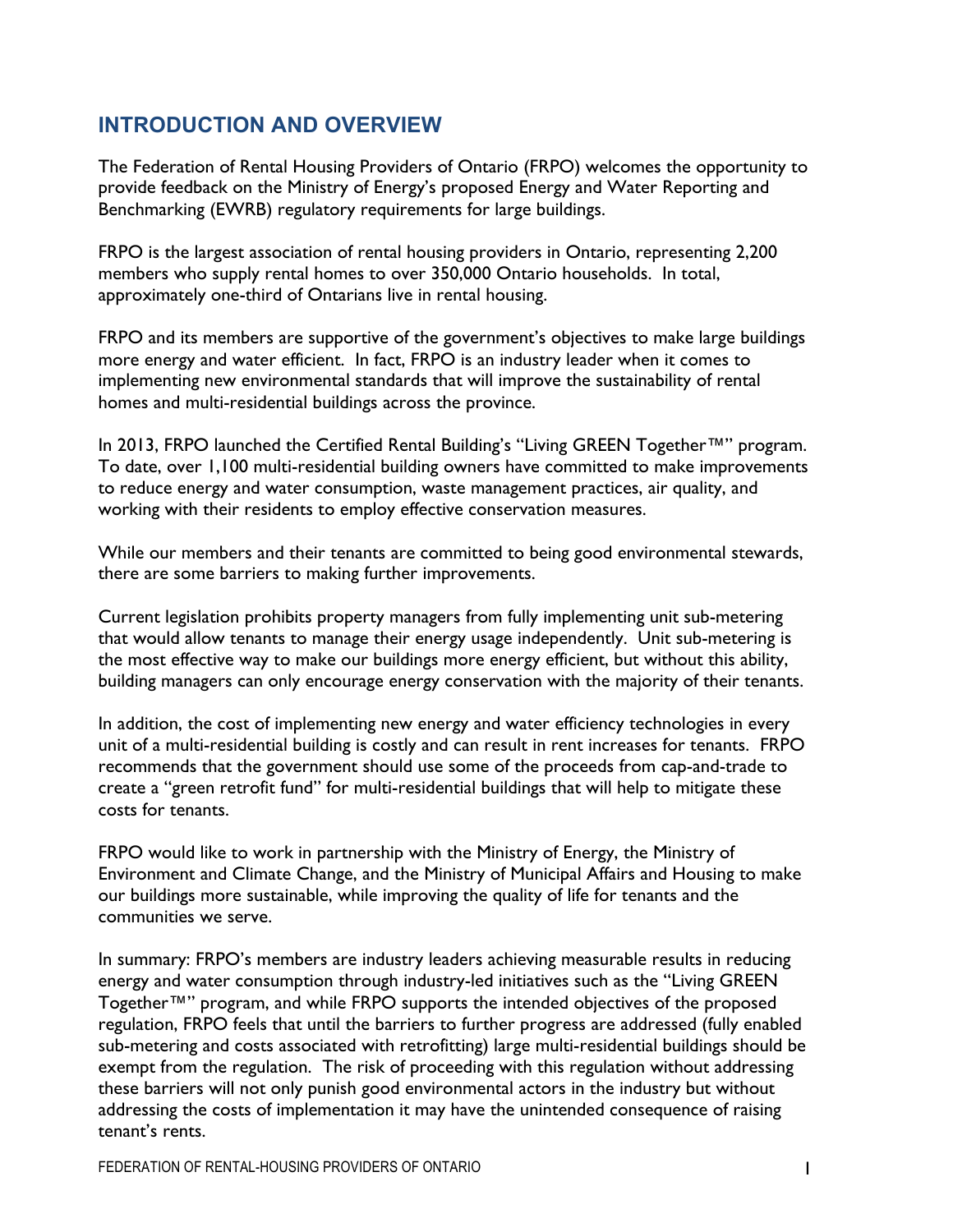## **INDUSTRY ACTION AND PROGRESS TO DATE**

#### *FRPO "Living Green Together™" Sustainability Program*

In October 2013, FRPO launched an industry-led sustainability initiative called "Living GREEN Together™" as an extension of the existing Certified Rental Building (CRB) Program. The first of its kind in North America, the goal of the program is to promote sustainability by requiring property managers to follow a series of environmental standards to achieve certification and maintain CRB membership.

Our members have been strong adopters of the "Living GREEN Together™" program. To date, approximately one third of units represented by FRPO members are included in the program, which means over 100,000 units and 250,000 tenants will benefit from rental homes in Ontario that are more efficient and environmentally sustainable. FRPO estimates that the program will reduce the environmental-operating footprint of each participating multiresidential building by up to 20 percent.

Engaging tenants as partners in the "Living GREEN Together™" program is an essential part of the program's success. Members proactively communicate with their tenants about the building's environmental policies through newsletters, and posters, and include a copy of the building's environmental policy in the new tenant information package.

The Ontario government has been a strong advocate of FRPO's "Living GREEN Together™" program and has recognized our efforts to improve the sustainability of multi-residential buildings across the province. The *Minister of Energy, Bob Chiarelli*, attended the launch of the "Living GREEN Together™" program at an Ottawa rental building in Ottawa 2013.

"FRPO's Certified Rental Building program will now enhance environmental standards in multi-residential buildings across Ontario. This is excellent news as it will directly benefit the almost 3 million Ontarians who live in apartment buildings, bringing conservation programs right to their doors," said *Bob Chiarelli, Ontario Minister of Energy*. "I congratulate FRPO for their leadership enhancing conservation opportunities and taking steps to lower the carbon footprint of multi-residential buildings." (FRPO News Release, October 18, 2013).

The *Minister of Environment and Climate Change, Glen Murray*, also attended the launch of a new building at 66 Isabella St in Toronto on March 9, 2016.

"I'm thrilled to be a part of this announcement not only as Minister of the Environment and Climate Change, but to be announcing this program right here in my riding of Toronto Centre. I know this is a huge priority for my constituents, and I'm so pleased to be working with the Federation of Rental Housing Providers of Ontario (FRPO) and Park Property Management. Housing is essential and it is imperative that we create sustainable infrastructure that is made to take care of our communities for generations. This is a very important first step in contributing to carbon neutral communities, which is the future," said *Glen Murray, Minister of Environment and Climate Change* and MPP Toronto Centre. (FRPO News Release, March 9, 2016).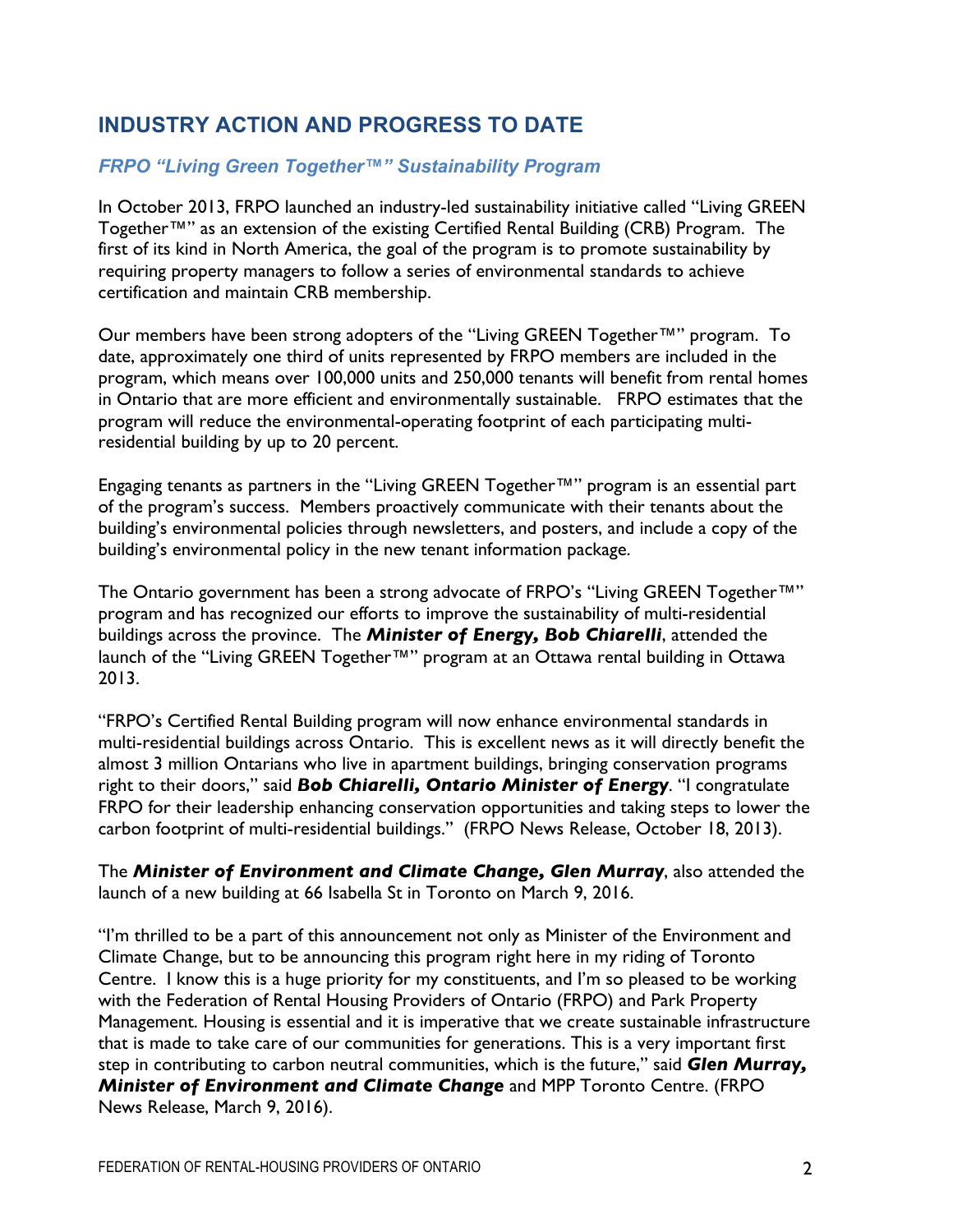FRPO members recognize that improving the efficiency of their buildings is a good business practice that reduces building maintenance costs, and utility costs for tenants.

The "Living GREEN Together™" program standards include measures to reduce energy and water consumption, waste reduction and recycling measures to improve building conservation. The standards include requirements such as the installation of energy efficient electrical fixtures, ENERGY STAR qualified in-suite appliances, water efficient plumbing fixtures, and an active residential education and awareness program.

Some example benefits resulting from these standards show that by replacing four energy efficient incandescent bulbs in a resident's unit will save approximately \$21.24 a year in utility costs. In addition, it is estimated that replacing the light bulbs in 100,000 suites will save the equivalent of about 14,195 metric tons of carbon dioxide per year.

As another example, changing a 13L toilet to a 6L toilet will save about 10.22 cubic metres of water per person a year, saving about \$32.65 per person. Multiplied by 250,000 residents, this is equivalent to 2.555 billion litres of water, enough to fill an Olympic sized swimming pool.

Our members and their tenants are doing their part to improve the sustainability of thousands of rental homes across the province, and we believe that by expanding the "Living GREEN Together™" program we can make a real difference in reducing the carbon footprint of multi-residential buildings.

#### **Current Measures to Track Energy and Water Performance in Multi-Residential Buildings**

While the government is proposing that multi-residential buildings report their energy and water usage levels, many of our members are already tracking this information and making improvements to improve their building's efficiency. This is generally be considered good business practices and therefore already in place in many instances throughout the industry.

In order to participate in the CRB "Living GREEN Together™" program, FRPO members are required to monitor and record their electricity, gas and water consumption levels. This allows property managers to analyze the data and take measures to reduce consumption. Building owners also work with their staff to identify measures to improve performance when above average usage is identified.

#### **Barriers to Improvement**

#### **Sub-metering**

A significant barrier to improving the energy performance of multi-residential buildings is the inability to implement sub-metering in individual units. Current legislation prohibits property managers from fully implementing sub-metering; presently sub-metering can only be done when unit turnover takes place. FRPO estimates that only 30% of units have been converted to self-metering status. Fully enabling sub-metering is the most effective tool to improve the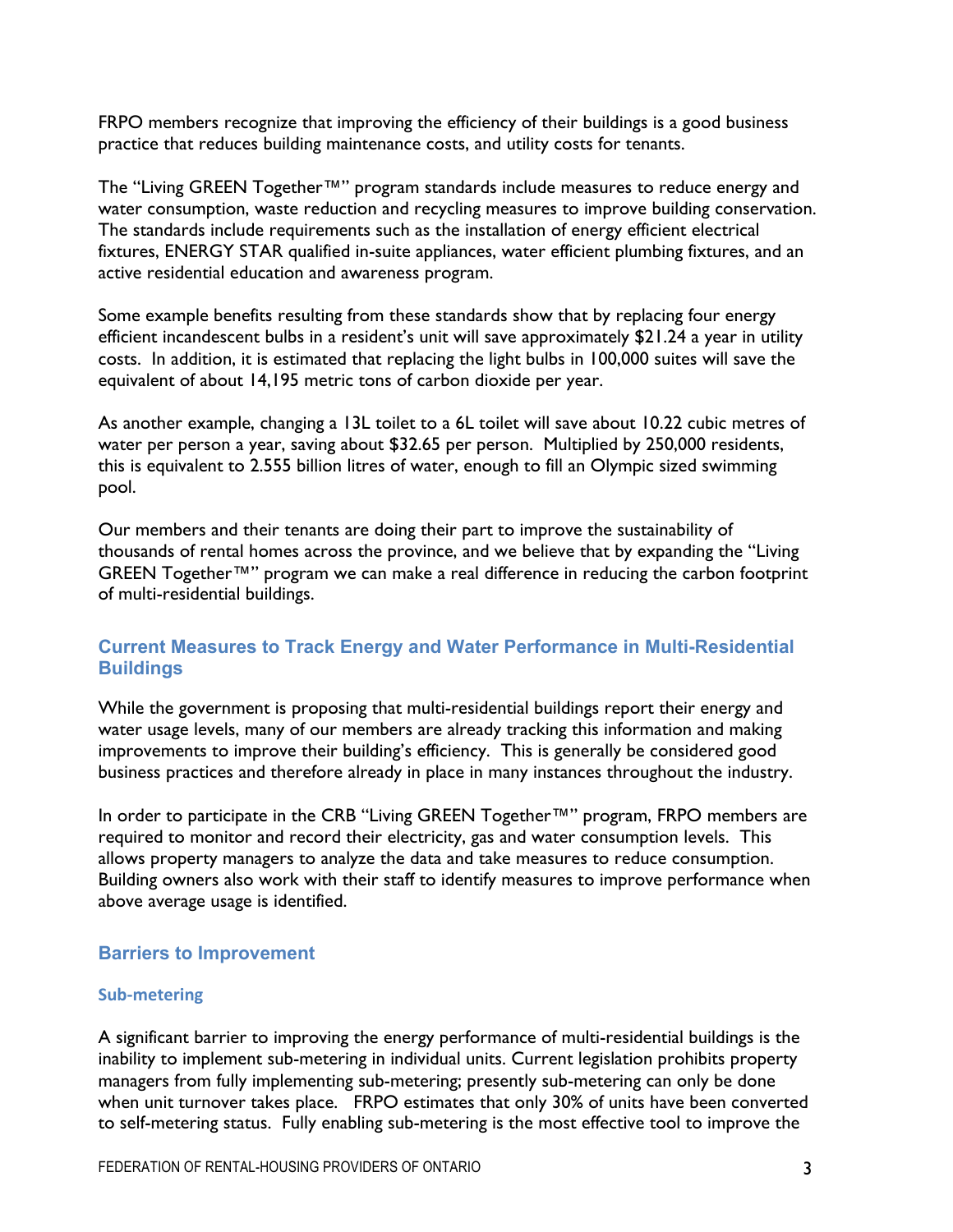energy efficiency of a multi-residential building as it allows tenants to manage their energy usage independently. Without sub-metering, building managers can only encourage energy conservation.

In those rental buildings where residents are able to independently manage and measure their energy consumption, the rate of hydro consumption decreases significantly, up to 30%. In addition, when building utility costs decrease, it can make rents for tenants more affordable.

According to the *Residential Tenancies Act* and the *Energy Consumer Protection Act*, property managers are restricted in their ability to sub-meter units built prior to January 1, 2011. Without the ability to implement sub-metering, rental building managers are unable to make a significant improvement to the energy efficiency of their buildings.

In order for the government to achieve its objectives to improve the energy efficiency of multi-residential buildings across the province, the government must consider allowing all multi-residential buildings to implement sub-metering.

#### **Retrofit Costs**

Additionally, the cost of investing in new technology to improve the energy and water efficiency of a multi-residential building, and the cost of retrofitting can be extremely costly for a rental building owner. As mentioned previously, many of FRPO's members have already made investments in energy efficient technology a part of good business practice in keeping operational costs low.

Much of the current rental housing building stock was built in the 1960's and 1970's. These buildings were built long before the current building code energy efficiency standards and there would be significant cost and difficulty in retrofitting them.

In order to recover retrofit costs, building owners are often required to increase the cost of tenants' rent, which is allowed under the *Residential Tenancies Act*. In order to improve the energy and water efficiency of every building across the province, building owners and tenants will be forced to incur significant costs. This is in addition to the rising costs of utilities in Ontario, which will continue to increase under the government's cap-and-trade plan.

FRPO proposes that the provincial government should consult with our members to understand the impacts of these additional capital costs, their potential impact on tenants, and how this can be mitigated.

#### **Opportunity for Collaboration with Ontario Government**

In order to achieve the government's objectives to reduce the carbon emissions of multiresidential buildings across the province, property owners will be required to make significant retrofits that could result in increased rents for tenants.

In order to mitigate these costs, FRPO recommends that the Ontario government should consider using a portion of cap-and-trade proceeds to invest in a "green retrofit fund" for multi-residential buildings. This funding would be directly invested in new equipment and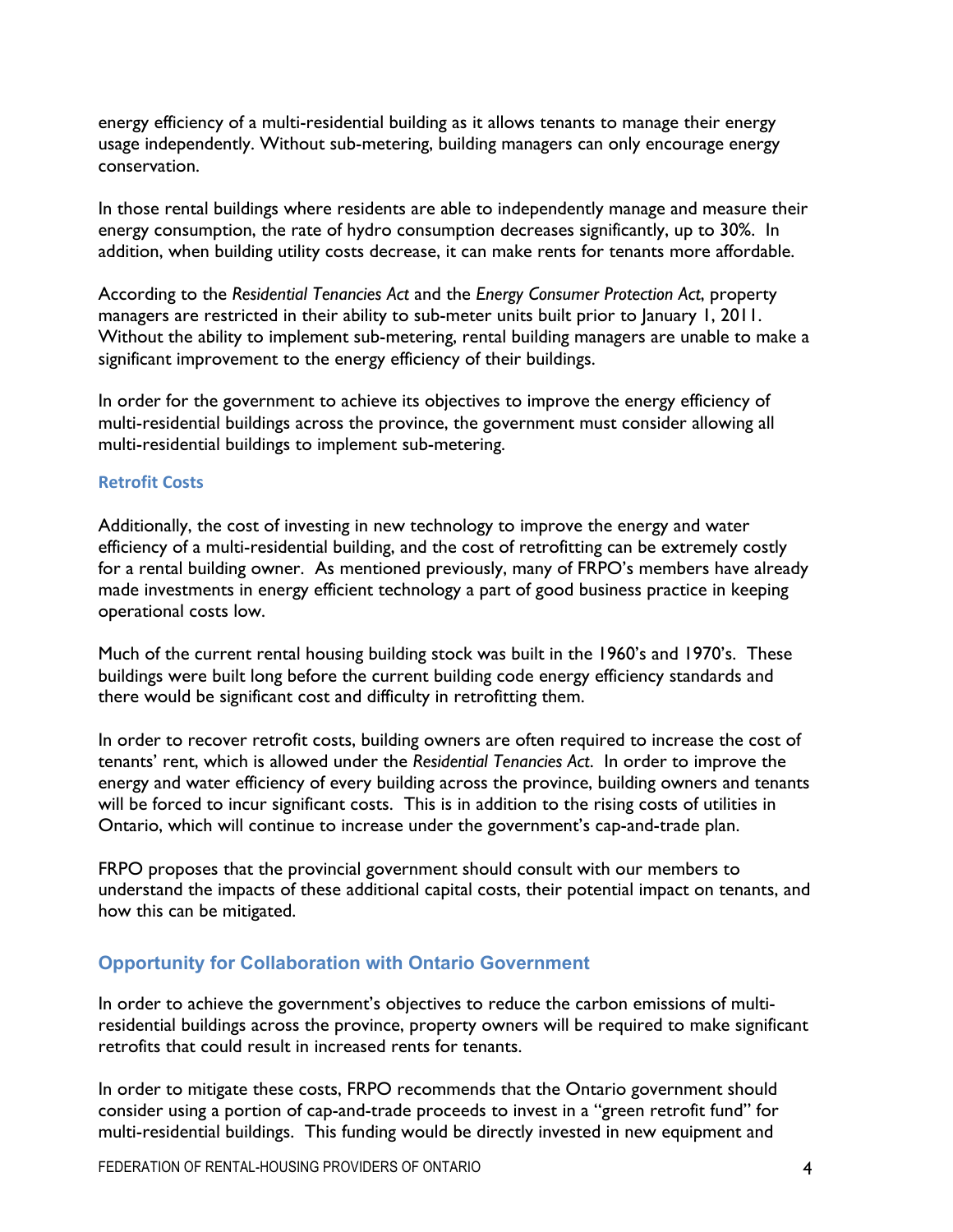technology to improve the energy and water efficiency of rental buildings across the province, dramatically reducing their carbon footprint.

In addition, this fund would help to neutralize the cost of these improvements for tenants, improving their quality of life, building healthy and sustainable communities, and ensuring that rental housing remains affordable.

## **DATA AVAILABILITY, COLLECTION, AND USE**

Many of FRPO's members are already tracking their energy and water usage, either through the CRB "Living GREEN Together™" program or simply as a good business practice to reduce building operational costs.

The large multi-residential FRPO members already benchmark their portfolio's internally resulting in the bulk of reduction opportunities already being realized. These members will find the regulation duplicative and burdensome, and without the government providing additional support, such as enabling sub-metering and funding retrofit costs – additional reductions will be a challenge to deliver without impacting affordable rental prices.

FRPO also has concerns with data availability and the costs associated with accessing and collecting from utility companies. Since most large multi-residential members already measure within their own portfolio's, this will be seen as an additional, unnecessary cost.

In the long-term if the data collected is used to set performance improvement targets, without the government enabling sub-metering and funding of retrofit costs, many of the large and older rental housing buildings will have no choice but to increase rents to meet the government's targets.

FRPO also has questions regarding how the baseline data would be set and whether buildings of a similar age would be used as comparators. Additionally, if this data is used to establish a cap and trade baseline, FRPO has concerns that it may not recognize the industry's significant efforts to date.

Finally, given the great variances in the age of large multi-residential buildings, FRPO is concerned that if data that is made publicly available is not properly compared to buildings of a similar age, that unfair conclusions will be drawn.

### **CONCLUSION AND RECOMMENDED APPROACH**

FRPO's members are already taking proactive measures to improve the water and energy efficiency of their multi-residential buildings, which is enabling over 250,000 tenants in 100,000 units across Ontario reduce their environmental impact.

Many of our members already measure their building's energy and water consumption levels, actively work to reduce consumption as part of FRPO's "Living GREEN Together™" program, and as good business practice in reducing operational costs.